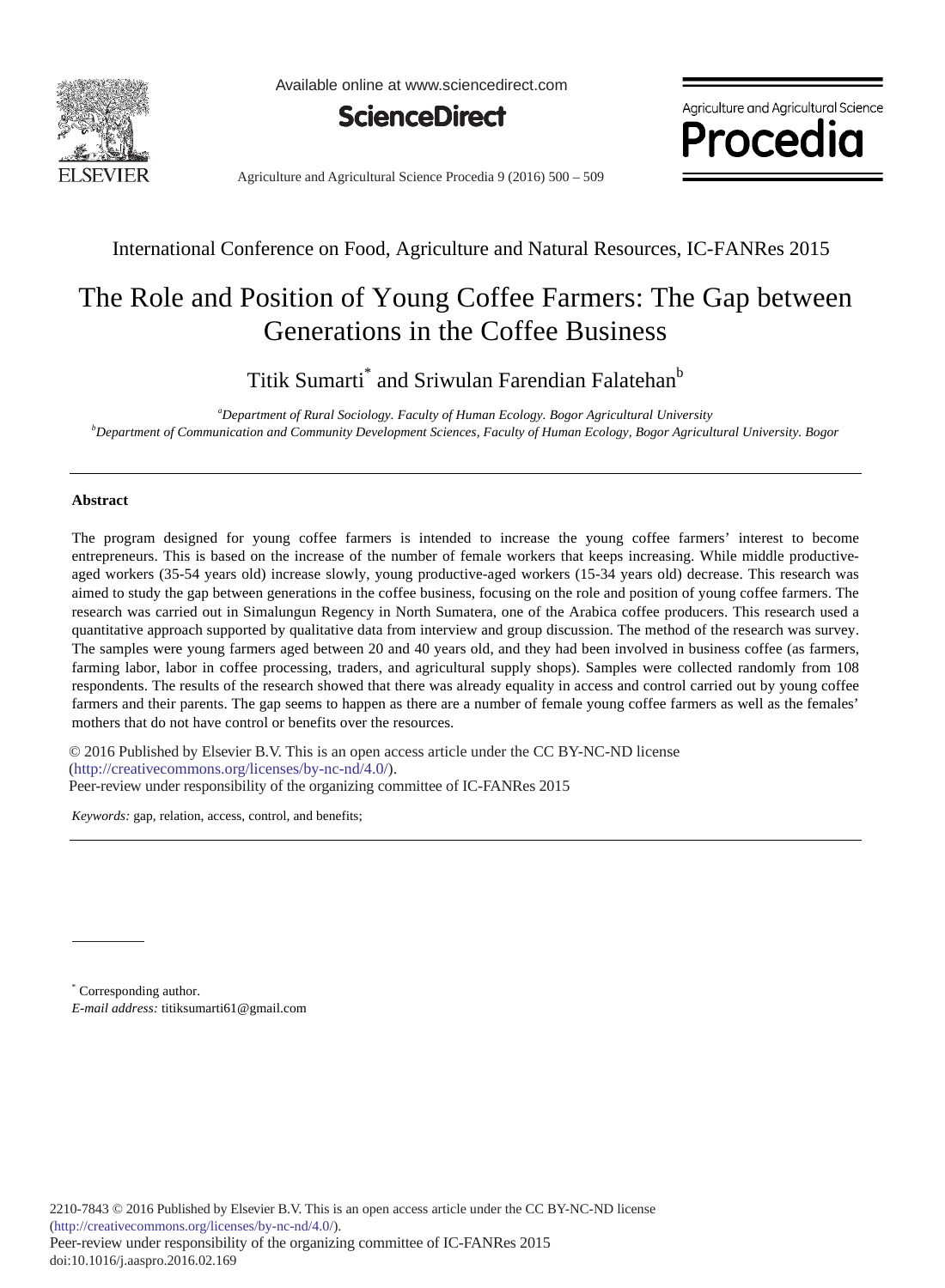# **1. Introduction**

In the context of Indonesian agricultural and rural development, the problem of creating employment in the rural areas is determined by various factors, namely a). a high rate of agricultural land conversion; b). a change of land ownership pattern and job relation; c). a change of consumption and rural people's income pattern; and d). competition and labor force productivity and job opportunity (Elizabeth, http://pse.litbang.pertanian.go.id). There has been a transition in the composition of agricultural workers, namely the increase of elderly agricultural workers, and there is an indication that young generations are no longer interested in agriculture. In spite of that, the number of female workers keeps increasing, while middle productive-aged workers (35-54 years old) increase slowly and young productive-aged workers (15-34 years old) decrease (Center for Agricultural Data and Information System, 2013). This indicates that the young generations are less interested in agricultural world.

Therefore, the relevant strategies for agricultural employment policy, among others, are changing the young generations' perspective about undeveloped agricultural stigma through the young generation character building and incentive policy and agribusiness and agro-industry development facilities based on superior commodities (Supriyati, http://pse.litbang.pertanian.go.id). The Indonesian government's policy on the employment of agricultural younger generation embedded in the Ministry of Agriculture Decree No 07/Permentan/OT.140/I/2013 concerning the Guidelines for Agricultural Younger Generation Development (workers of 15-34 age group) needs to get priorities in the establishment of program planning of agricultural development so that they can become the next generation, motivators, pioneers that are innovative, creative, professional, independent, competitive, and global in perspective. One of the agricultural young generation groups is Entrepreneur Young Farmers, workers aged between 20 and 35 years old, who are self-agribusiness and have considered agriculture as their livelihood, and they have entrepreneurship spirit.

In order to support the program for empowering the young coffee farmers, this research was aimed at identifying the gap between the young generation and the old generation that has long existed in the coffee plantation business in the program intended for coffee plantation. Identification of the gap is expected to be able to strengthen the young generation empowerment in order to become young entrepreneurs in coffee business.

The young generation aged between 12 and 25 years old in the Ozmette's research (2007) have already got a sense of accomplishment, happiness, freedom, honesty, family and education that will become instrumental values later on. It is this sense of self-accomplishment/ achievement that is also assumed to be retained by the young coffee farmers who live in the coffee plantation belonging to their parents or other community members in the villages of Pematang Sidamanik District, Simalungun Regency, one of potential areas for developing Arabica coffee (9,966 Ha) (BPS North Sumatera, 2013). The people's coffee area in North Sumatera is 79,181 Ha, with a production of 55,313 tons (BPS North Sumatera, 2013). Although this regency, producing approximately 650,000 tons from people's plantation of 1,243,429 hectares (96 percent) (Ditjenbun – Department of Agriculture, 2008), gives a great contribution to national coffee product, it still has problems of poverty and unemployment.

The good intention of leading the young entrepreneurs is, however, hindered by the gap in access and control over resources owned by the young coffee farmers and their previous generation. The gap in access and control have put the young coffee farmers in their present position in coffee business, in other words, from the access and control over resources and benefits owned by coffee businessmen, whether they are males or females, and whether they are young coffee farmers or old coffee farmers (the parents of the young coffee farmers).

One of the differential factors is the marital status and the place where the coffee farmers live. The characteristic of young farmers in this research is the one used in the local context, namely someone aged between 20 and 40 years old. Within this age range, we find married young men. This married status cannot distinguish someone whether he is young or not. The close relationship with their parents, even after they get married, becomes a typical characteristic of the young coffee farmers; in other words, they still live with their parents, while others live separately from their parents.

To support the sustainability of people's coffee business, human resources are needed, especially those who have positions in the community, including the young coffee farmers. The analysis begins with working division on the roles of reproduction, social, and household economy as well as agribusiness management. Ozmette (2007) shows that there is a difference between the young males and the young females in achieving important values, such as sense of accomplishment, happiness, family and education. The young males have a tendency to reach success more,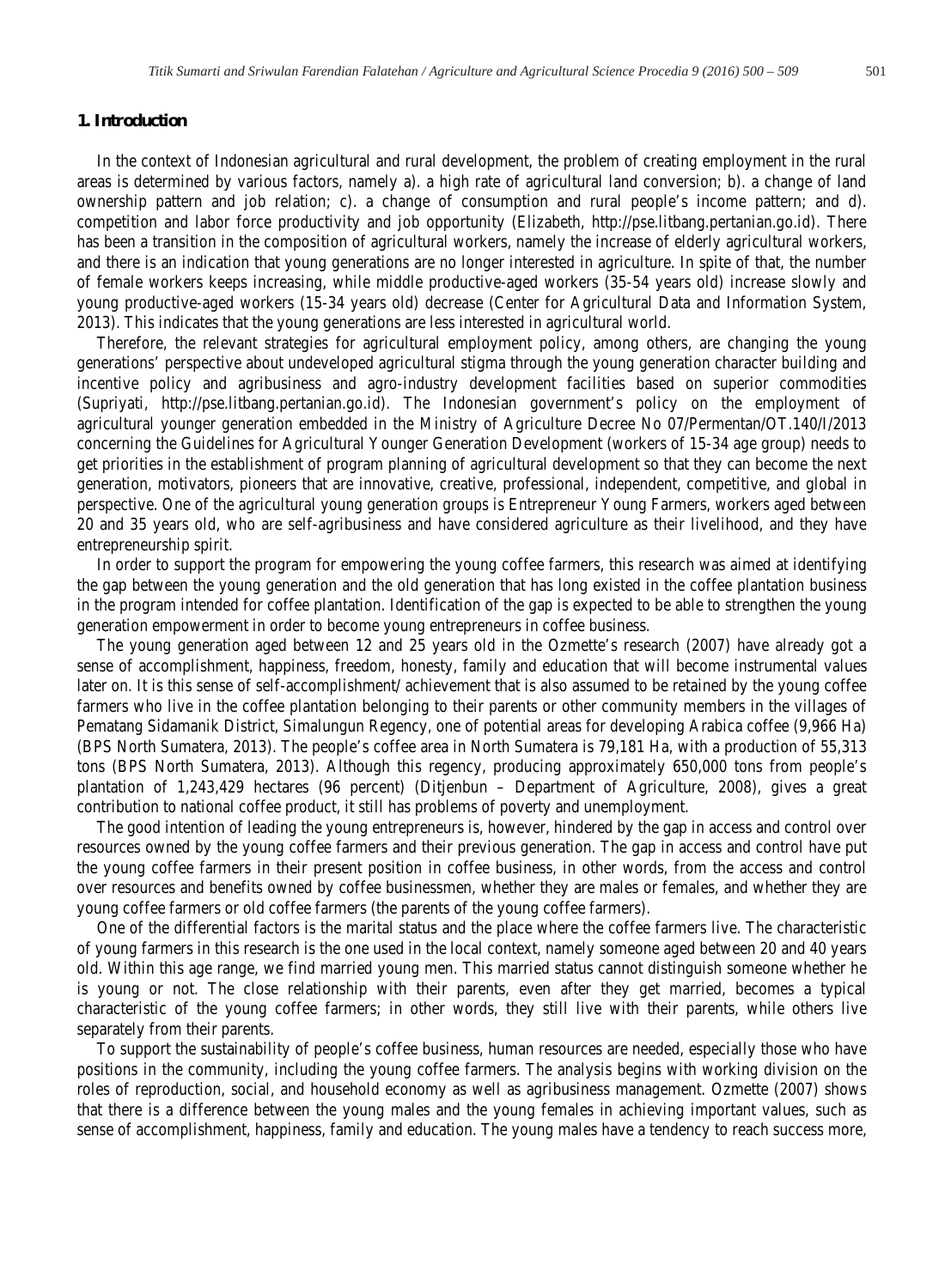compared to the females. In terms of interpersonal relationship, Wood (2003) says that there were various scripts about relation affected by age, relation context, and gender. This shows that there is a value difference between the young male generation and the young female generation so that this can influence their position in the community.

Having passed their adolescence stage, the young generation continues to the next stage of life, that is marriage stage. Research by Shah and Sultan (2010) showed that in the married young people (19-35 years old) the level of depression was lower than those who were unmarried. The level of depression experienced by the males was lower than that of the females. This happened because of differences in social demand. After getting married, the males were only asked to meet their livelihood, while the females, besides working, they still had to carry out domestic responsibility. This finding shows more clearly how the social structure forms the position of males and females after they get married.

Therefore, by looking at the characteristic of the young generation, the gender analysis in this research is not only used to see the structure of males and females but is also adopted to understand the structure of age (the gap between old farmers and young farmers). The resources in the villages and in the agricultural areas can become very typical, and they can be seen as supporting aspects or constraints in the young generation, such as can be seen in various facilities, programs as well as available jobs, compared to the old generation that have already had social and economic position in the community. This shows a novelty in the approach where gender analysis is used to see not only the gap between males and females, but also the gap between old generation and young generation so that it is an important source of information to know the young farmers' position in the present people's coffee business.

This gender analysis refers to Harvard analysis (Overhoolt 1985). It includes access, control and participation on land resource, extension and training, technology, capital, farmer's group, working in coffee plantation, mobile phones, transportation means, and information on market prices, and benefits of income, wealth, education, saving accounts, and credit. These resources are very specific in the villages. Shamah's research (2009) found that there was a different sense of purpose in the young generation aged between 13 and 18 years old in rural areas, namely in their assurance when they entered an adult stage, and their future plan through achievement and participation in many activities at school and community. This was influenced by the youth's perception of their family's socioeconomic condition and a good relationship with other community members that could give them a good job opportunity. There was also an aspiration of the youth to choose education and job that could make them stay there when they grew up.

#### **2. Methodology**

This research was carried out in Nagori Sait Buttu Saribu, Simalungun Regency, North Sumatera, as one of the Arabica coffee producers. This research used a quantitative approach supported by a qualitative approach. The research method was a survey. The samples were young people of 20-40 years old amounting to 393 persons, farmers, farmer labor, labor in coffee processing field, traders, and the owners of agricultural supply shop. Samples for survey were carried out randomly and simply from 108 respondents.

The measuring equipment used was gender analysis that included the followings: 1) Access, control and participation of land resources, extension and education, technology, capital, farmer's group, working in coffee plantation, mobile phones, transportation means, and information on market prices as well as benefits from income, wealth, education, saving accounts, and credit; and 2) Benefits from income, wealth, education, saving accounts, and credit. The choices of response from each measured item were owned by: (1) the young male coffee farmers and their parents; (2) the young female coffee farmers and the young female coffee farmers' parents; and (3) equality between the young coffee farmers and their parents.

Meanwhile the qualitative data to support the finding of quantitative data came from depth-interview and focused group discussion. FGD was carried out in five groups consisting of 20 persons each, namely: (1) the young farmers, consisting of males, and females, namely males and females; (2) the old farmers, consisting of males and females; (3) local elite group (males and females). Data analysis was carried out by descriptive method on the findings resulting from the measurement on the indicators of access, control and benefits from the resources as well as findings from the interview and FGD as qualitative data.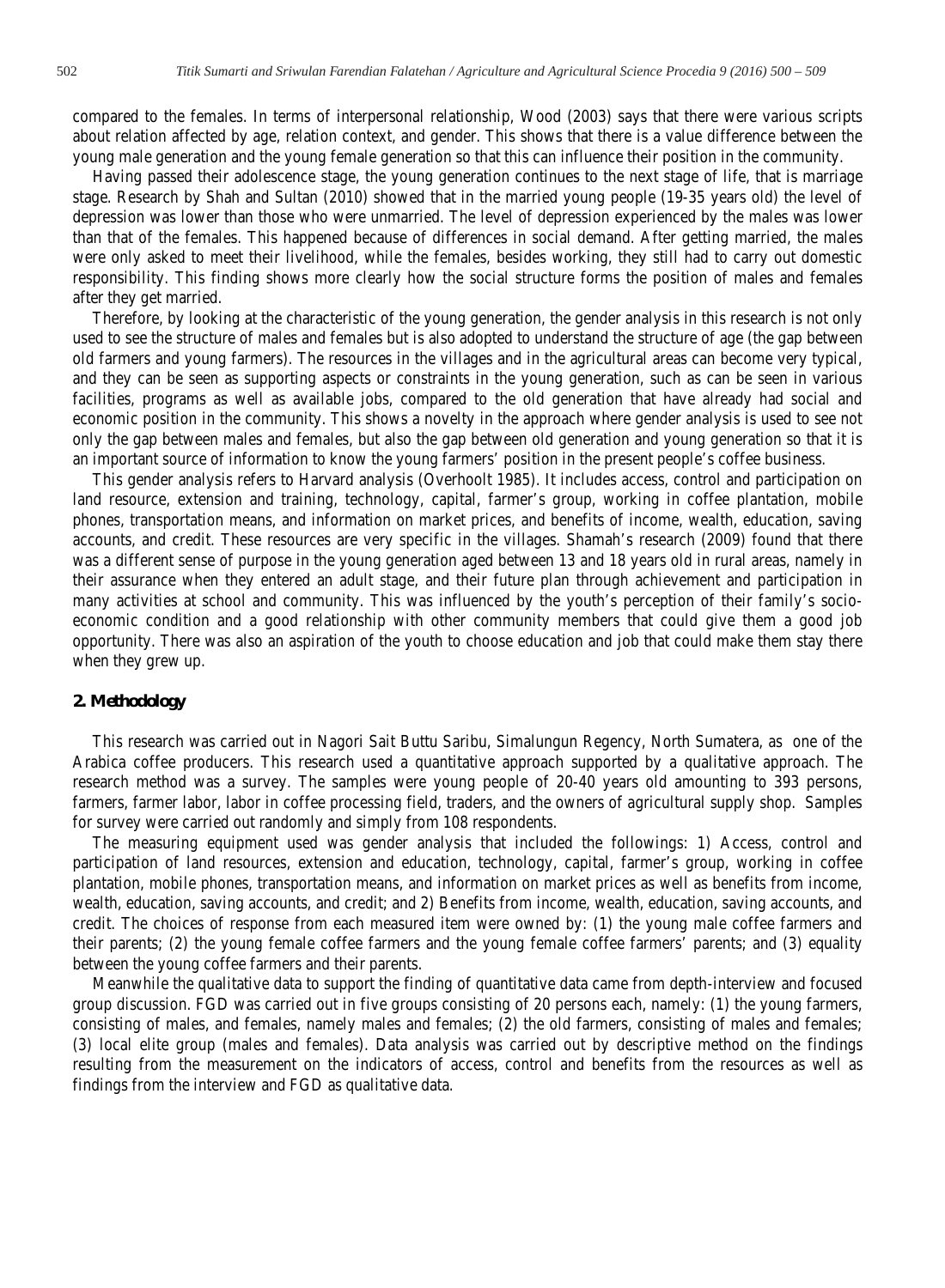### **3. Result**

Participants of the survey consisted of 57.41% males and 42.59% females. Participants aged between 18 and 40 years old with the average age of 31 years old. Based on the marital status, most young coffee farmers were married (81.48% or 88 persons). In the meantime there were young coffee farmers who were not married yet (15.74% or 17 years), and widows 18.5% (3 persons). Of the married young coffee farmers that were married, 70.5% of them (62 persons) did not live with their parents anymore.

#### *3.1. Position of young coffee farmers in coffee business*

Data survey in Figure 1 showed that there were more than 80 percent of young coffee farmers that had contributed to four business coffee activities, namely planting, harvest, post-harvest, and sale. The sale stage showed that only 13 percent of the young male coffee farmers' parents had a big role. The parents' role in selling coffee could be seen when there was a decision to sell to middlemen, the price would be determined by the parents.



■ Orangtua ■ Generasi Muda ■ Bersama

Figure 1. Total number of Young Coffee Farmers and Their Parents in Coffee Business Activities. Planting and Treatment (*Penanaman&Perawatan*), Harvesting (*Panen*), Post-Harvesting (*Pasca Panen*) and Sale (*Penjualan*).

Based on the marital status and the place they lived, it seemed that about 30-50 percent of young coffee farmers that were married and lived in the same house as their parents said that they were involved in the four stages of coffee business, while other young coffee farmers that were involved in the four coffee business activities were 80- 90 percent participants. In each business coffee activity, about 30-40 percent said that only the parents did it to the unmarried young coffee farmers' household.

This showed that the unmarried young coffee farmers who still lived with their parents had not got access to coffee business activities. It was their parents that took care of the coffee business activities, especially the sale activities compared to the married young coffee farmers that still lived with their parents or already got married but lived separately from their parents. This is due to the many social relationships in coffee business that was mostly owned by the old generation. The young coffee farmers were involved in coffee business, but only in the production area.

# *3.2. Access and control over resources and benefits of coffee business*

The position of young coffee farmers in the family can be seen based on the gap between access and its control over the resources and benefits that could be obtained from coffee business compared to their parents. Access analysis was used to show the extent to which resources gave a room to young coffee farmers and their parents to be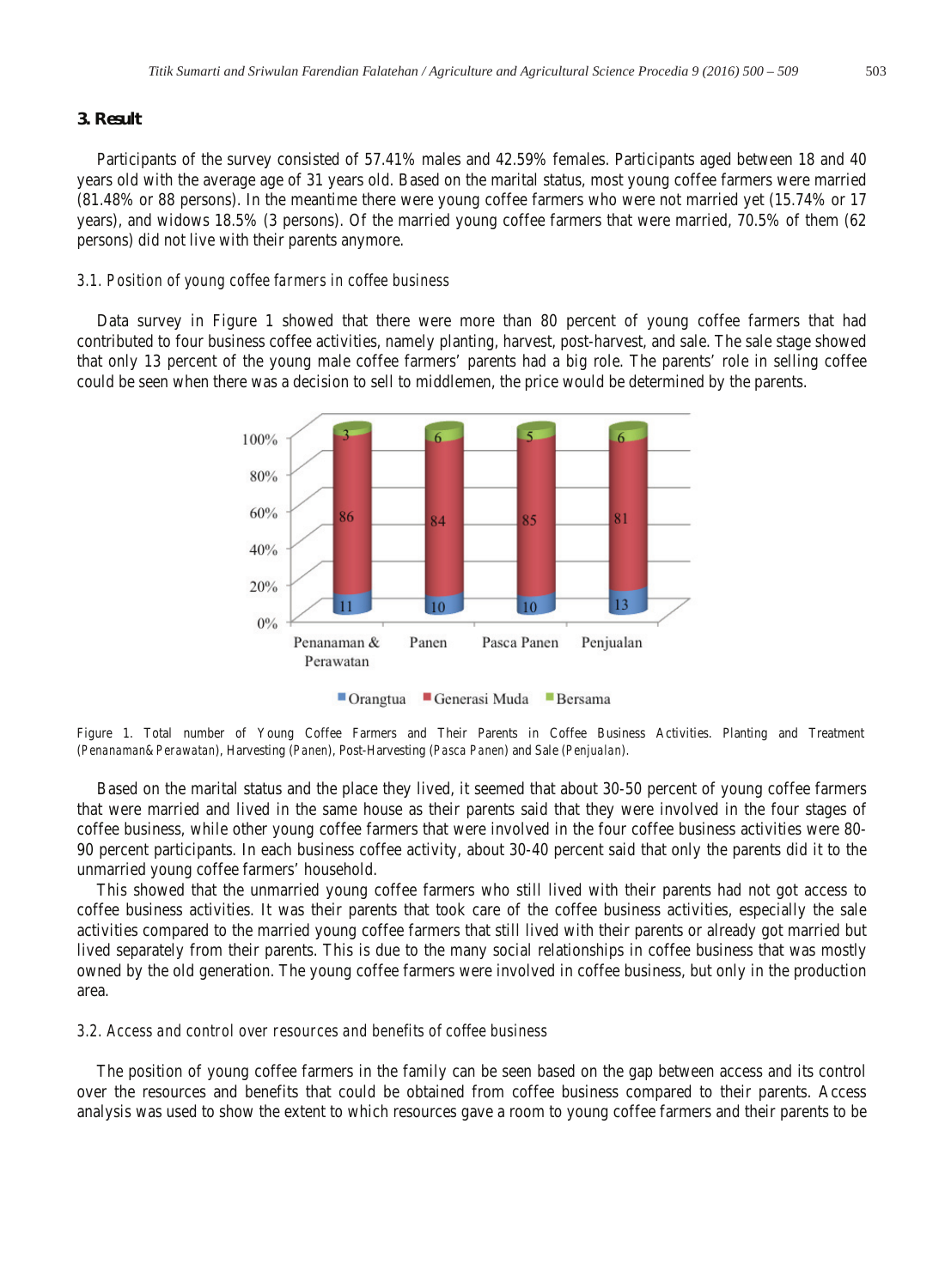involved and to get benefits from the intervention while control could be seen from decision making between young coffee farmers and their parents on the resources and their benefits. Therefore, the position of young coffee farmers in the family could be seen based on the gap between access and control over the resources and benefits. It would be possible that the group could get access to the resources, but they could not get the control.



Figure 2. Young Coffee Farmers and Their Access and Control over Resources and Benefits in Coffee Business

Figure 2 shows that the young coffee farmers and their parents had access to resources such as land, extension and education, technology, capital, farmers' group, working in coffee plantation, technology, mobile phones, transportation means, and market price information to expand their coffee business or benefits of the resources in the forms of income, wealth, education, saving accounts, and credit. The data in Figure 2 shows that the number of farmers from the category of young coffee farmers and their parents seemed to have greater access and control over resources and their benefits compared to the number of farmers from category (1) young male coffee farmers and their fathers, and (2) young female coffee farmers and their mothers. This shows that the position of young coffee farmers started to be equal because with their parents they could be involved in managing family coffee business although there was less access and benefits over the resources that the female young coffee farmers and their mothers got.

A different picture can be seen based on the category of the young farmers' marital status and the place where they lived, namely the young coffee farmers that still lived with their parents. It was found that there were a number of young coffee farmers or their parents that had a bigger access to such resources as land, education, and extension, capital, working in coffee plantation, technology, farmer's group, use of mobile phones, and market price information compared to the number of farmers in the category (1) young female coffee farmers and their mothers or (2) the category that was carried out together between young coffee farmers and their parents; (2) equality between the young coffee farmers and their parents.

In terms of education and extension, technology, and transportation, it was found that the number of young female coffee farmers and their mothers had enough control over the resources. In the meantime control over such resources as land, capital, and farmer's group, in young female coffee farmers and their mothers was greater than young male coffee farmers and their fathers. On the resource of market price information, young female coffee farmers and their mothers had more control than access. This shows that there was still unequal relation between young male coffee farmers or their fathers and young female coffee farmers since there were still resources in which each decision making was in the control of young male coffee farmers or their fathers.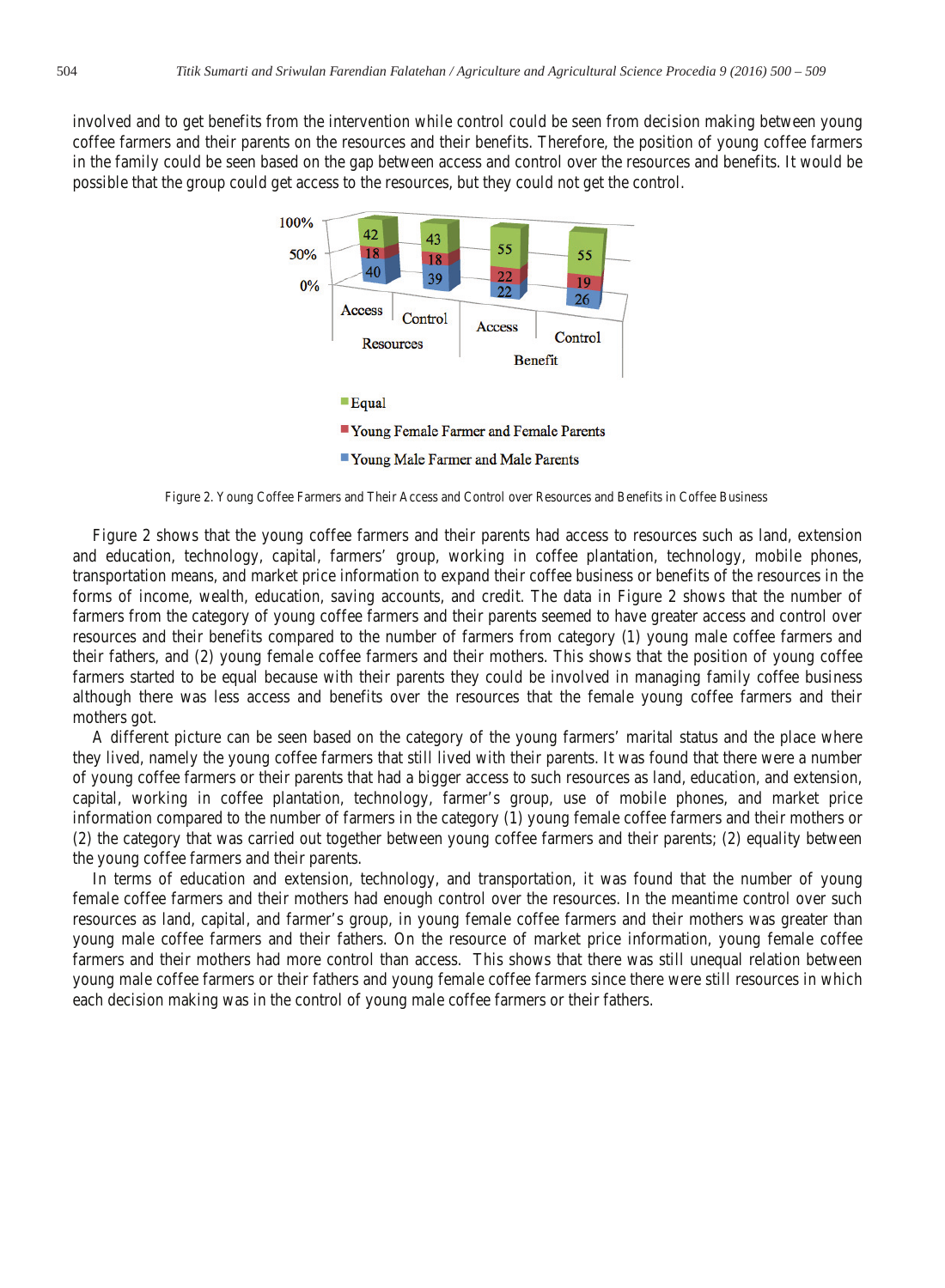

**Example 1** Young Male Farmer and Male Parents **Example Parmer and Farmer and Female Parents Equal** 

Figure 3. Number of Participants based on Access and Control of Resources between-Generation in Coffee Bussiness (La : Land; Tc Technology; Mb : Mobilephone; Ee : Extension/Education; Cp : Capital; Tp : Transportation; Wc : Work in coffee plantation; Fg :Farmer group; Mp : Market price information.



Figure 4. Number of Participants based on Benefits of Resources between Generations in Coffee Business (Ic : Income; Pp : Property; Cd: Credit; E : Education; Sv : Saving)

The category of married young coffee farmers who still lived with their parents showed that the number of young male coffee farmers who had bigger access and control than the number of farmers in the category of young female coffee farmers could be seen in almost all resources such as in the category of married farmers that still lived with their parents. However, in the category of resources that could be accessed or controlled there were many that had been owned together, by both young male and young female coffee farmers (equal).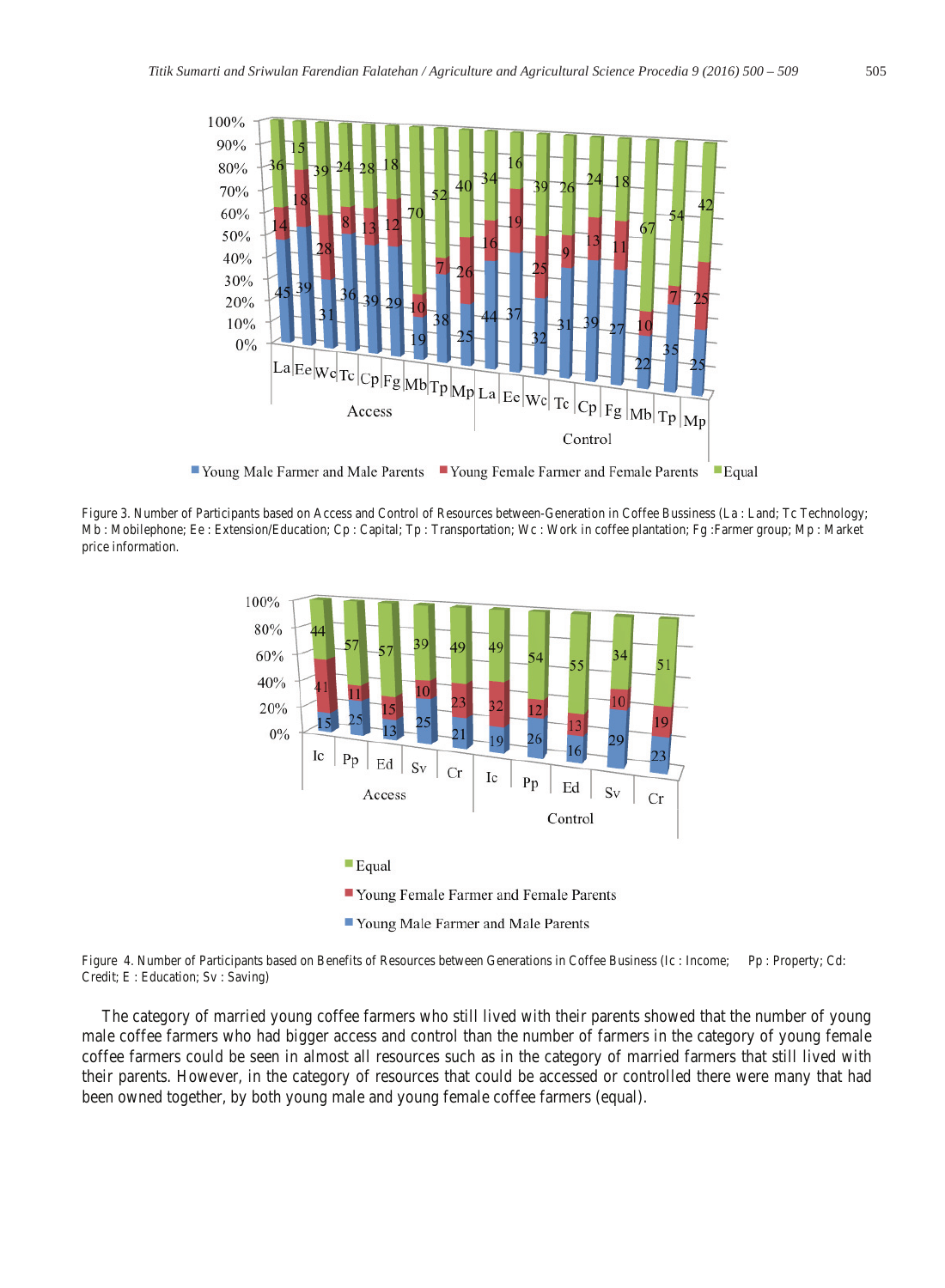Besides access and control over coffee business resources, the gap analysis also showed who got more benefits of the resources that could be obtained such as income, wealth, education, saving accounts, and credit. The survey data showed that the category 'equal' between young coffee farmers and their parents was the highest showing access and control. The number of young coffee farmers and their parents that could get access and control over benefits of resources was the highest compared to other farmer categories: (1) young male coffee farmers and their fathers and (2) young female coffee farmers and their mothers. This is in line with the category of the farmers that also got the highest access and control over coffee business resources.

Number of young coffee farmers that could get access and control over resource benefits equally with their parents could be seen in income, wealth, credit, and education. In the meantime, there were a number of farmers in this category who got the smallest benefits from saving accounts because saving accounts could only be accessed and controlled by young male coffee farmers or their fathers.

#### *3.3. The gap analysis of access and control over resources and their benefits in coffee business*

Data presented above shows that there was a gap between young coffee farmers and their parents, which in this research was defined as the parents. The gap is a form of deficiency in equal relation between males and females, or between generations (old and young). The objective is not only to increase access and control in the males and the females or young and old generation, but also to make equality between both parties. Therefore, the gap was measured in order to get ten levels where equality was carried out by female coffee farmers and male coffee farmers, both young and old. The gap levels are described in Table 1.

| NO.                    | FORM OF GAPS OF ACCESS AND CONTROL                                                                                                               | <b>LEVELS OF</b><br>GAPS |
|------------------------|--------------------------------------------------------------------------------------------------------------------------------------------------|--------------------------|
| 1                      | Number of females and males that had control decreased, but number that had it together<br>increased                                             | 10                       |
| $\mathcal{D}_{\alpha}$ | Number of females that control increased, but number of males that had control decreased, and<br>number that had it together increased           | 9                        |
| 3                      | Number of females that had control increased, but number of males that had control remained<br>stable, and number that had it together increased | 8                        |
| $\overline{4}$         | Number of females that had control increased, but number of males that had control decreased,<br>and number that had it together remained stable | 7                        |
| $\overline{5}$         | Number of females and males that had control increased, but number that had it together<br>remained stable                                       | 6                        |
| 6                      | Number of females and males that had control increased, but number that had it together<br>decreased                                             | 5                        |
| $7\phantom{.0}$        | Number of females that had control increased, but number of males that had control remained<br>stable, and number that had it together increased | $\overline{4}$           |
| 8                      | Number of females that had control increased, but number of males that had control remained<br>stable, and number that had it together decreased | 3                        |
| 9                      | Number of females that had control decreased, but number of males that had control increased,<br>and number that had it together increased       | $\overline{c}$           |
| 10                     | Number of females that had control decreased, but number of males that had control increased,<br>and number that had it together remained stable | 1                        |

Table 1. The Gap Levels in accessing and controlling the resources and benefits in coffee business

Those levels show the increase of control in females as a form of patriarchate culture that signals decreasing control from males over some resources. Therefore, what will happen is that the relation between them will become equal. To show the gap, Figure 5 presents the gap levels of access and control over resources in coffee business that can be different based on the category of young coffee farmers, namely marital status and the place where they live.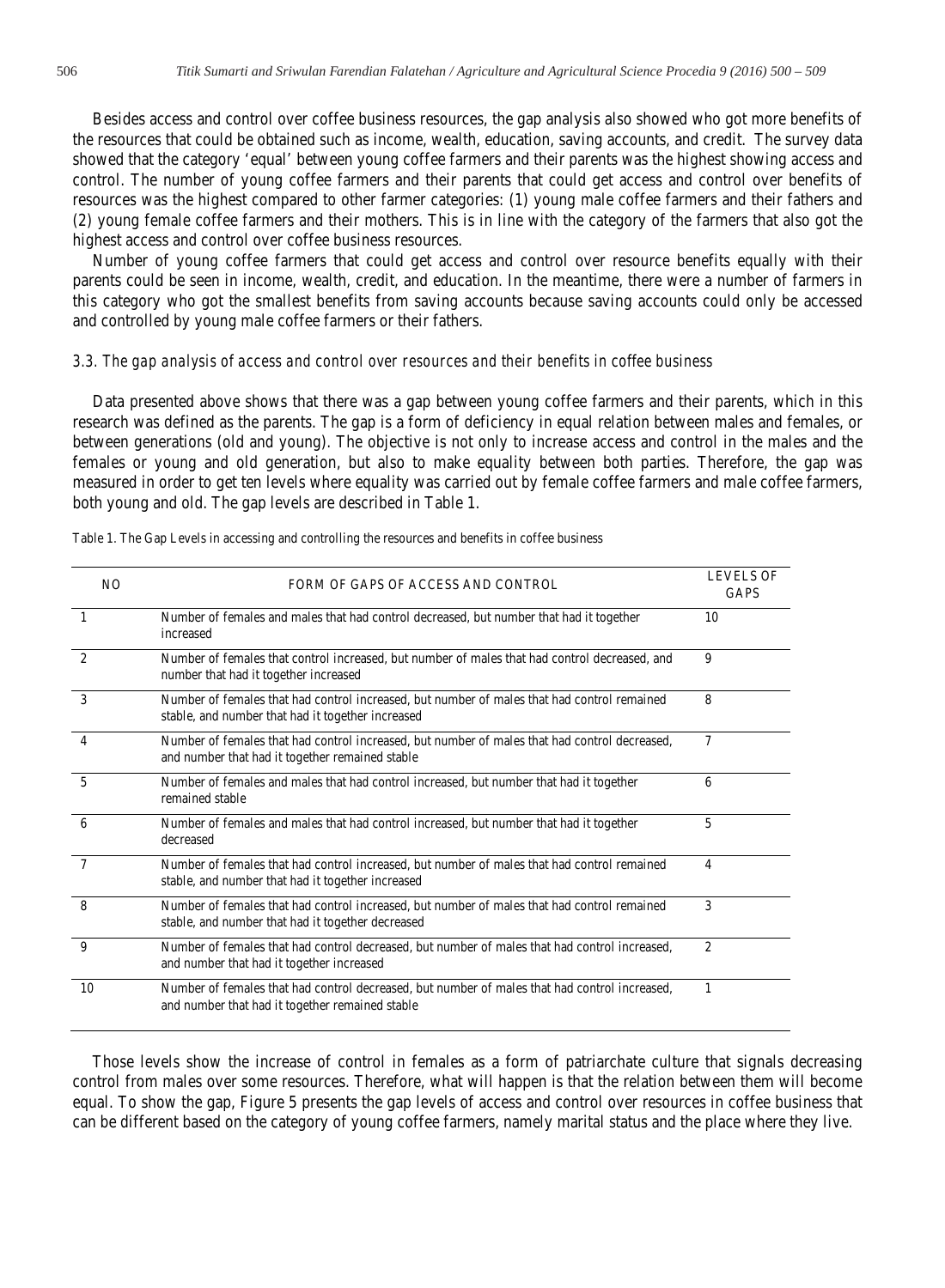From Figure 5 it can be seen that in the category of unmarried farmers that lived with their parents, access and control of the young farmers over land resources belonged to the biggest gap level in which the number of females that had control decreased, while the number of males that had control increased, and the number that controlled together remained stable. A different condition showed how farmers in this category controlled educational and extension resources; capital, farmer's group, working in coffee plantation, technology, and transportation. In this case there was an increase in the number of females that had control, while the number of males that had control decreased, although the number that had controlled together remained the same (in the gap level 4).

The opposite condition happened to young farmers with category married but still lived with their parents. In this context there was a decrease in the number of female coffee farmers or their mothers, who controlled resources such as land, working in a coffee shop, capital, farmer's group, and information on price (belonging to the gap level 9 and 10). The decline of the number of females that controlled resources was in line with the increase of control in young male coffee farmers or their fathers, and the number that was equal to that carried out by young coffee farmers and their parents did not increase a lot.

|                                                      |            |                |    |                              |    |    |                |              |               | 10                 |
|------------------------------------------------------|------------|----------------|----|------------------------------|----|----|----------------|--------------|---------------|--------------------|
|                                                      |            |                |    |                              |    |    |                |              | 9             |                    |
|                                                      |            |                |    |                              |    |    |                | 8            |               |                    |
|                                                      |            |                |    |                              |    |    | $\overline{7}$ |              |               |                    |
|                                                      |            |                |    |                              |    | 6  |                |              |               |                    |
|                                                      |            |                |    |                              | 5  |    |                |              |               |                    |
|                                                      |            |                |    | $\overline{4}$               |    |    |                |              |               |                    |
|                                                      |            |                | 3  |                              |    |    |                |              |               |                    |
|                                                      |            | $\overline{2}$ |    |                              |    |    |                |              |               |                    |
|                                                      | 1          |                |    |                              |    |    |                |              |               |                    |
| Belum menikah dan tinggal<br>serumah dengan orangtua |            | Tp             |    | Pp, Pm,<br>Kt, Bk,<br>Tk, Hp |    |    |                | $\mathsf{I}$ |               | La                 |
| Menikah dan masih serumah<br>dengan orangtua         |            |                | Tk |                              |    |    |                |              | Pp, Hp,<br>Тp | La, Bk,<br>Pm, Kt, |
| Menikah tidak serumah<br>dengan orangtua             | Tk, Kt, Ih |                |    | Pp                           | La | Hp | Tp             | Pm           | <b>Bk</b>     |                    |

Figure 5. The Gap Levels of Access and Control over Coffee Business Resources (La : Land; Tc: Technology; Mb : Mobilephone; Ee : Extension/Education; Cp : Capital; Tp :Transportation; Wc : Work in coffee plantation; Fg : Farmer group; Mp : Market price information.

Another condition showed an increase in the number of females that had more control over resources and was mostly found in the category of young married farmers that no longer lived with their parents. The number of young coffee farmers that carried out coffee business together with their parents was mostly found in the access and control over the resources of technology, farmer's group, and information on price (belonging to the gap level 1). Because of that, in the gap analysis of access and control over resources it was found that the relation between males and females and between generations was still dominated by young male coffee farmers or the fathers of young coffee farmers that were married and still lived or no longer lived with their parents. In the married farmers that still lived with their parents, it was found that a control over access was still dominated by young female coffee farmers or their mothers. There was a tendency that the gap happened because of the low number of young female farmers or their mothers in controlling the resources.

Figure 6 above shows that benefits of coffee business resources had a different pattern between category young farmers based on marital status and the place where they lived. A high decline of the number of young female coffee farmers or the mothers of the coffee farmers that had control over price information in the category of unmarried young farmers that still lived with their parents put them in the gap level 8. A great number of young female coffee farmers or their mothers that had much control over benefits of wealth, education, credit, and saving accounts put them in the gap level 5. This pattern was almost similar to the category of married young coffee farmers that did not live with their parents in which there was a decline in control from males but it was in line with the number of young female coffee farmers had control over resources' benefit.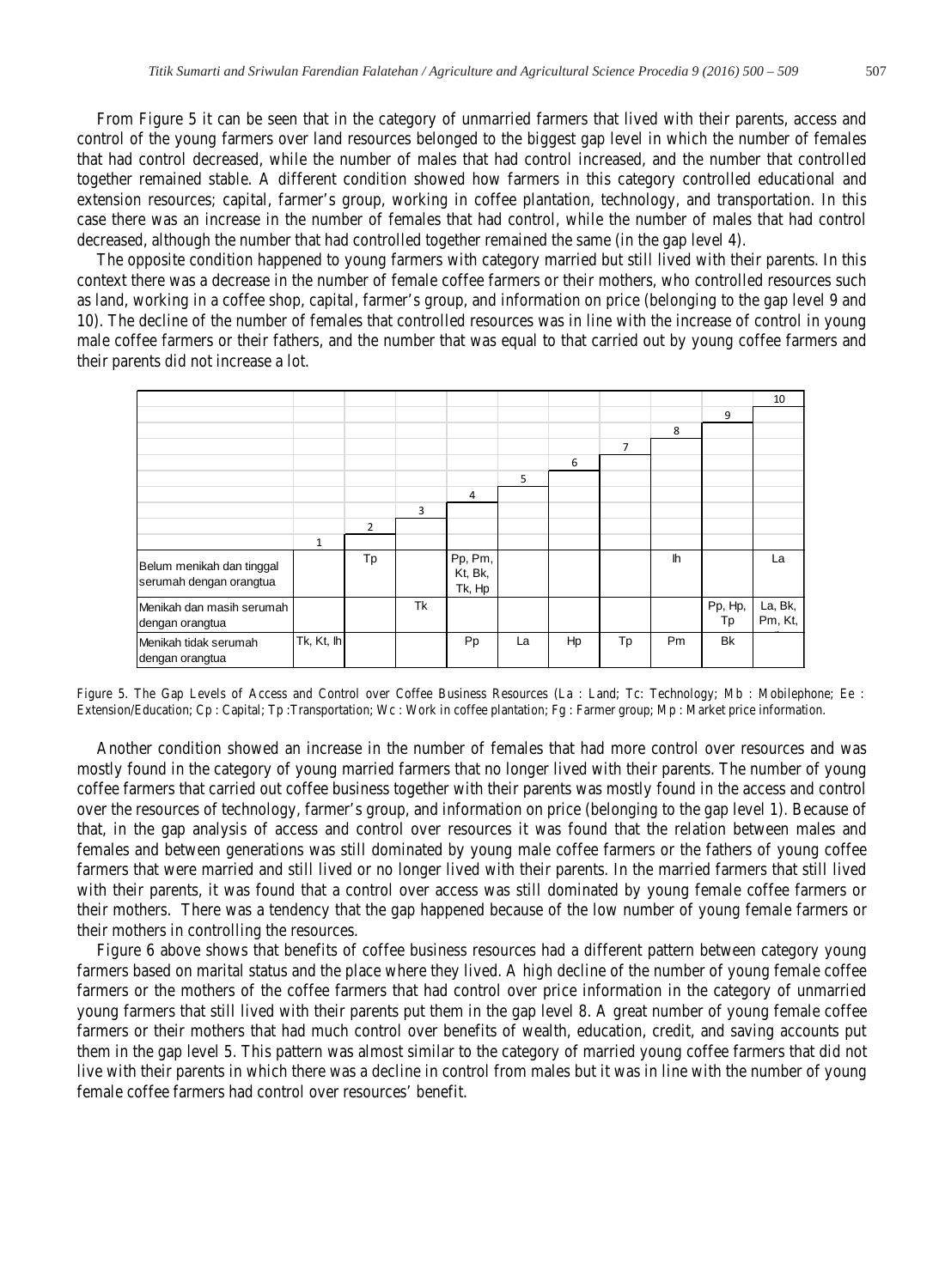|                           |   |                |   |                |         |   |   |              |    | 10  |
|---------------------------|---|----------------|---|----------------|---------|---|---|--------------|----|-----|
|                           |   |                |   |                |         |   |   |              | 9  |     |
|                           |   |                |   |                |         |   |   | 8            |    |     |
|                           |   |                |   |                |         |   | 7 |              |    |     |
|                           |   |                |   |                |         | 6 |   |              |    |     |
|                           |   |                |   |                | 5       |   |   |              |    |     |
|                           |   |                |   | $\overline{4}$ |         |   |   |              |    |     |
|                           |   |                | 3 |                |         |   |   |              |    |     |
|                           |   | $\overline{2}$ |   |                |         |   |   |              |    |     |
|                           | 1 |                |   |                |         |   |   |              |    |     |
| Belum menikah dan tinggal |   |                |   | Sav            | Pp, Ed, |   |   | $\mathbb{I}$ |    |     |
| serumah dengan orangtua   |   |                |   |                | Cr      |   |   |              |    |     |
| Menikah dan masih serumah |   |                |   |                |         |   |   | lh, Cr       | Ed | Sav |
| dengan orangtua           |   | Pp             |   |                |         |   |   |              |    |     |
| Menikah tidak serumah     |   | lh, Pp,        |   |                | Cr      |   |   |              | Ed |     |
| dengan orangtua           |   | Sav            |   |                |         |   |   |              |    |     |

Figure 6. The Gap levels of Benefits over Coffee Business Resources (Ic : Income; Pp : Property; Cd: Credit; E : Education; Sv : Saving

In the category young married coffee farmers that still lived with their parents it was found that there was also a decline in the number of young female coffee farmers or their mothers in controlling the resources' benefit of price information, saving accounts, and loan (belonging to the gap level 8, 9 and 10). An increase in the number of young female coffee farmers or their mothers happened only to benefits over wealth resource (belonging to the gap level 2). From the explanation above it can be seen that the gap was due to the tendency of the number of young female farmers or the mothers to get access to the resources' benefit but less control over the benefit.

# **4. Conclusion**

The young coffee farmers have dominated their role in the planting activity until selling activity in coffee business compared to their parents. However, the category 'equal' between the young coffee farmers and their parents and young male coffee farmers and their fathers seems to have more access and control over resources compared to young female coffee farmers and their mothers. In spite of that, benefits over the resources are felt more by the category of 'equal' (parents or young male and female coffee farmers). This shows that the position of young coffee farmers has become important in coffee business seen from the gap due to the tendency of the number of young female coffee farmers and the mothers of the young coffee farmers that cannot control over the resources and benefits compared to the young male coffee farmers or their fathers. In the gap levels, the one that produces the least gap is when the young female coffee farmers or their mothers cannot control the resources and benefits. The higher the gap level, the smaller the control difference to access the resources and benefits in the young male or female coffee farmers, and doing it together between the parents and the young coffee farmers makes the equality bigger. Males or their fathers become a figure that can determine access, control, and benefits that are obtained by the young coffee farmers in coffee business in the resources.

#### **References**

BPS North Sumatera, 2013. Poverty Profile in North Sumatera, March 2013.

Ditjenbun, 2008. Production Area Data, and Coffee Production in Indonesia.

- Elizabeth, R., 2012. Manpower Revitalization and Job Opportunity related to Strategy and Policy of Agricultural and Rural Development PSE. Downloaded from http://pse.litbang.pertanian.go.id
- Overholt, C., 1985. Gender roles in development projects: a case book. Kumarian Press.
- Ozmette, E., 2007. Effect of Gender on The Value Perception of The Young: A Case Analysis. College Student Journal

Center for Data and Agricultural Information System, 2013. Analysis and Projection of Agricultural Labor 2013-2019.

Shah, I., Sultan, R., 2010. A Gender Based Comparison of Depression Between Married and Unmarried Young Adults. International Research Journal of Arts & Humanities 40(40), 29-42.

Shamah, D., 2009. Looking Forward toward Future: Examining Aspirations and Sense of Purpose among Rural Youth. Disertasi Human Development and Family Studies. Oregon State University

Supriyati, 2012. Economic Dynamics of Agricultural Manpower : Problems and Strategic Policy of Development PSE. Downloaded from http://pse.litbang.pertanian.go.id